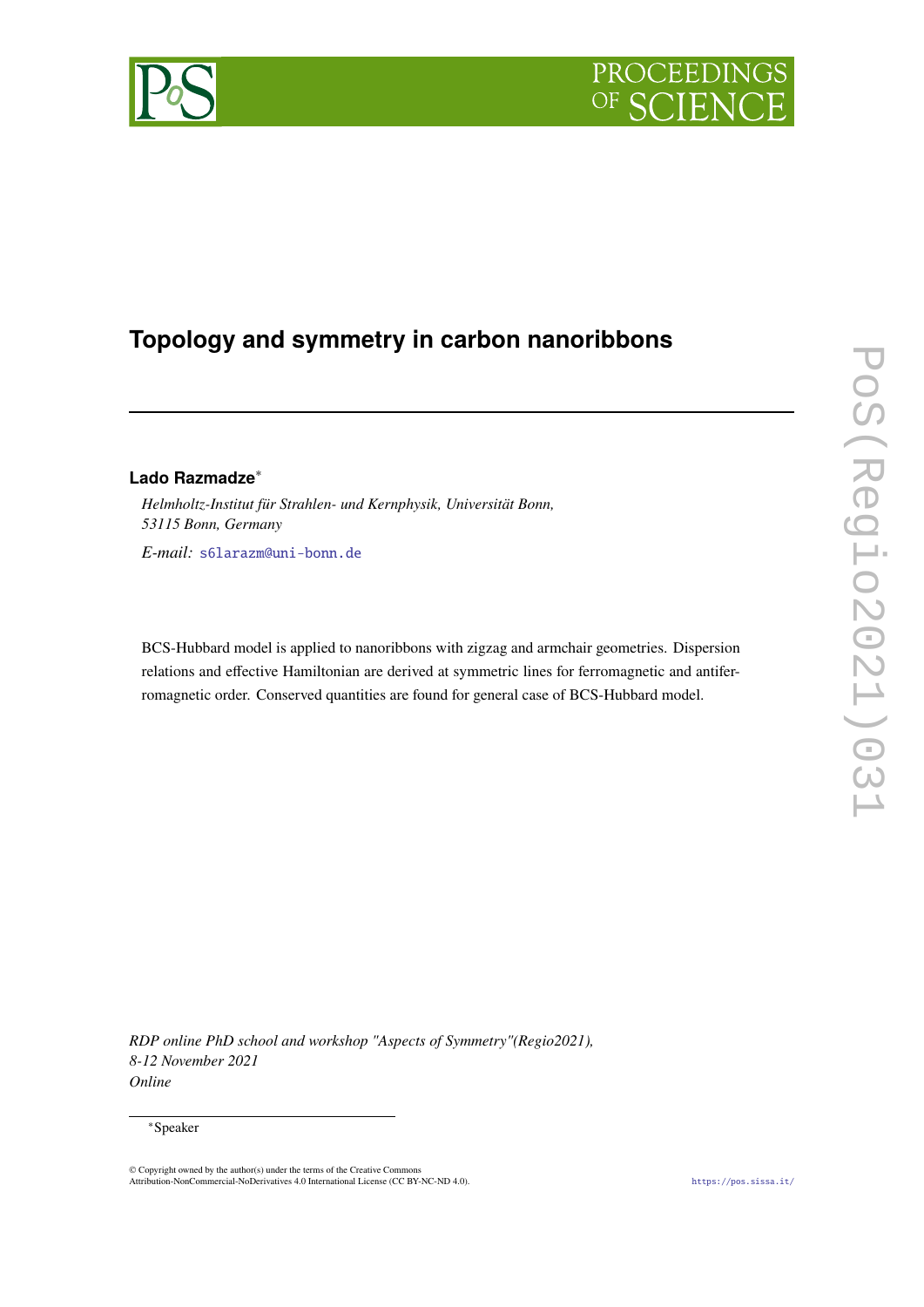# **1. Introduction**

Topology is an interesting mathematical field in and of itself and existing toolkit of topology can be used in condensed matter to extend classification of states of matter.

### <span id="page-1-1"></span>**1.1 Topology in condensed matter**

Key concept in topology is *continuity*. Two topological spaces are considered to be equivalent if they can be continuously mapped to each-other. In condensed matter systems we introduce the notion of *topological equivalence* on the space of gapped Hamiltonians. Hamiltonian is gapped if the difference in its ground state and first excited state energies remains finite in the limit where we take the system to be infinitely large.

Consider a space  $\Omega$  of Hamiltonians. Two Hamiltonians are defined as topologically equivalent if the two can be connected in the Hamiltonian space without closing the energy gap. Physically this corresponds to adiabatically changing the parameters to transform one Hamiltonian into another while every intermediate Hamiltonian remains gapped. In Figure  $1$  H and  $H''$  are equivalent since there exists a path connecting them while satisfying this requirement. But  $H'$  is separated from  $H$ and  $H''$  by a wall of gap closing denoted in red, meaning  $H$  and  $H'$  are topologically inequivalent. Having defined equivalence we have to define a *topologically trivial phase*. For this we choose

<span id="page-1-0"></span>

Figure 1: Hamiltonian space with two phases separated by wall of gap closing denoted in red. H and H" are equivalent while  $H$  and  $H'$  are not.

*atomic insulators* which are insulating because electrons are tightly bound to the atomic cores inside the solid. If a system is not topologically equivalent to an atomic insulator then we say that it is topological.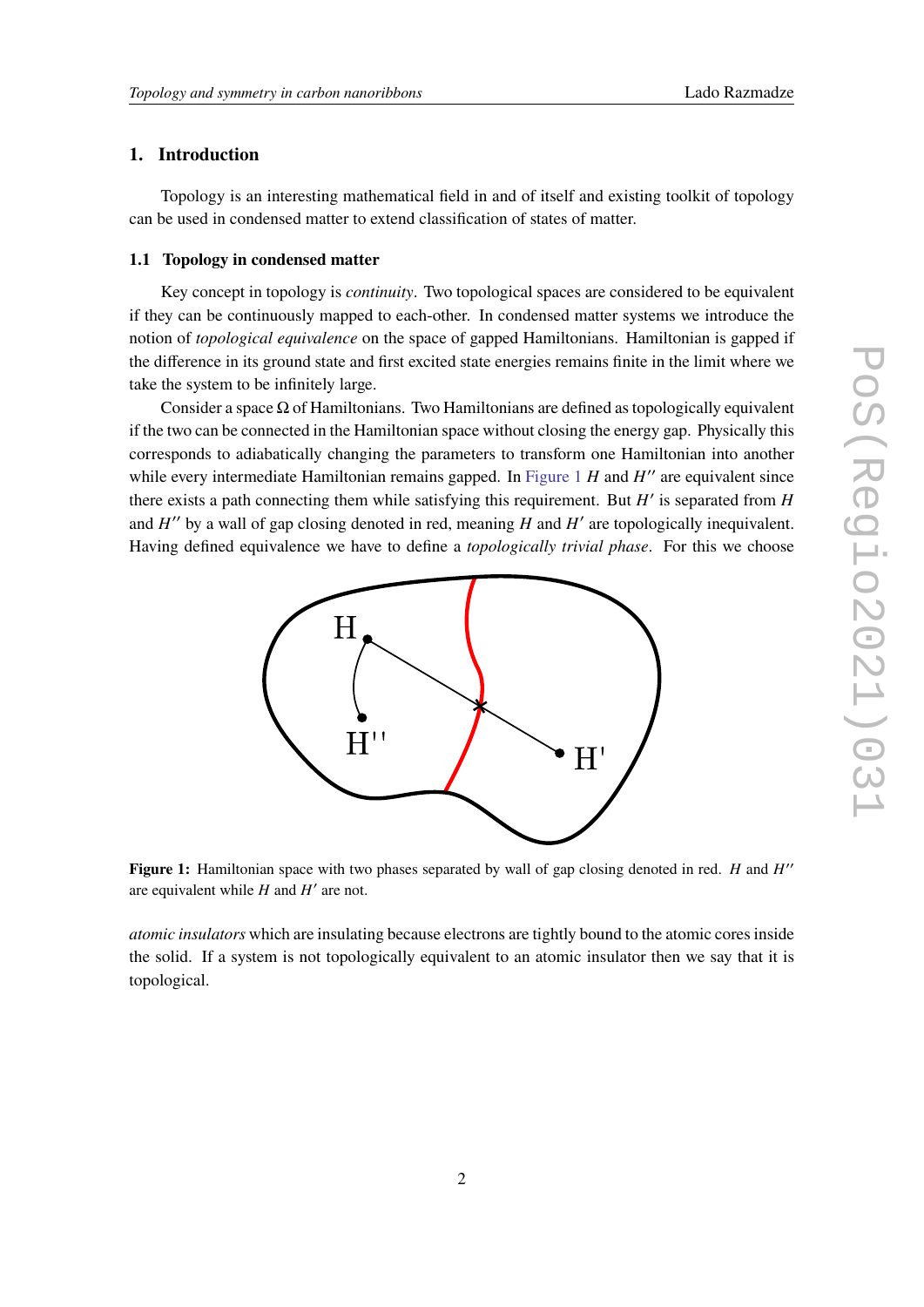### **2. Kitaev Chain**

Kitaev introduced a 1D toy model [\[1\]](#page-9-0) in order to argue that Majorana states could be created in solid state systems. His main motivation was development of Majoranas as qubits for quantum computing due to their robustness, which stems from the topological invariant that the system possesses - Parity. The chain is a 1D system with nearest neighbor hopping  $t$ , chemical potential  $\mu$  and nearest neighbor superconductive pairing  $\Delta$ . These physical properties span our parameter space. Hamiltonian is given as

$$
H = -t \sum_{j=1}^{L-1} (c_j^{\dagger} c_{j+1} + h.c.) + \Delta \sum_{j=1}^{L-1} (c_j c_{j+1} + h.c.) - \mu \sum_{j=1}^{L} n_j
$$
 (1)

where  $n_j = c_j^{\dagger} c_j$  is the number operator. Note first two sums don't include last lattice site due to *open boundary conditions.* Also note that due to the pairing term  $U(1)$  symmetry is broken down to **Z**2. In order to investigate this system further we assume each lattice cite to be occupied by two Majorana fermions  $c \to \gamma_a, \gamma_b$  (see [Figure 2a\)](#page-3-0)

$$
\gamma_{ja} = c_j + c_j^{\dagger} \qquad \gamma_{jb} = i(c_j - c_j^{\dagger}) \tag{2}
$$

Ordinary fermion operators c are *nilpotent* meaning  $\exists n \in \mathbb{N} : c^n = 0$ . For spin-1/2 particles like we have here,  $n = 2$ . Majorana fermions  $\gamma$  are superpositions of creation and annihilation operators of ordinary fermions, because of that they are no longer nilpotent, instead  $\gamma^2 = 1$ . They do, however, still retain the anti-commutation property of ordinary fermions, that is to say  $\{\gamma_{i\lambda}, \gamma_{j\lambda'}\} = \delta_{ij} \delta_{\lambda\lambda'}$ . parity operator can be constructed by taking products of these operators

$$
P = \prod_{j=1}^{L} (-i\gamma_{ja}\gamma_{jb})
$$
\n(3)

Assuming symmetric line conditions( $\Delta = t$ ) results in

$$
H = t \sum_{j=1}^{L-1} i \gamma_{jb} \gamma_{j+1a} - \frac{\mu}{2} \sum_{j=1}^{L} (1 + i \gamma_{ja} \gamma_{jb})
$$
 (4)

This system admits two limits  $\mu \gg t$  and  $t \gg \mu$ . In first case [\(Figure 2b\)](#page-3-0) majoranas become bound on the same cites and and there is no more hopping between the neighboring cites. This system has a unique ground state. In the opposite limit we end up with a 2-fold degenerate ground state. Degeneracy is due to parity -  $P = \pm 1$ . As we can see for two sets of  $(t, \Delta, \mu)$  we get two Hamiltonians with different eigensystems. If we were to smoothly vary these parameters  $(0, 0, \mu) \rightarrow (t, t, 0)$  there would be gap closing at  $(t, t, 2t)$  which, from the definition in section [1.1,](#page-1-1) means that these two Hamiltonians represent topologically distinct phases.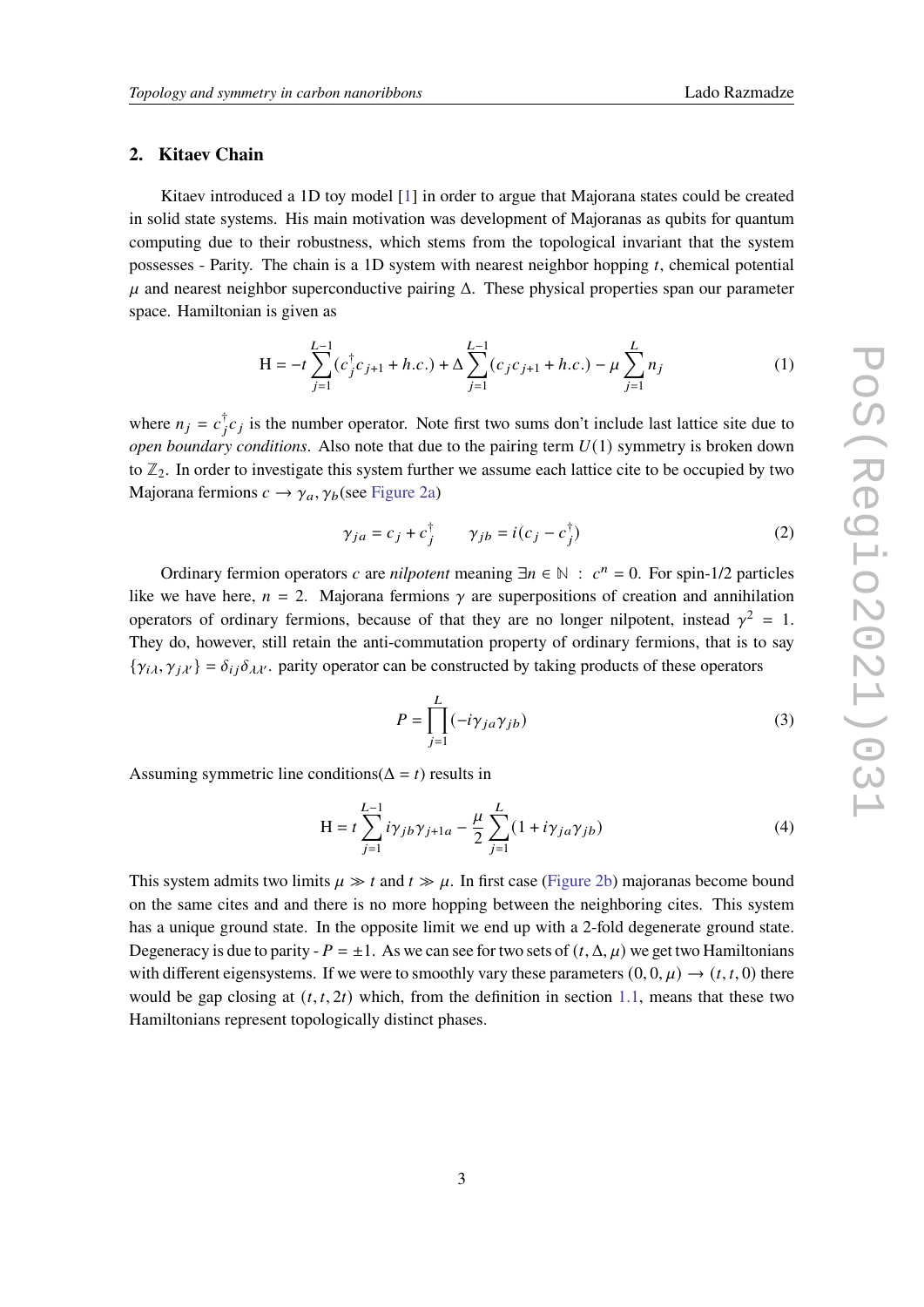

<span id="page-3-0"></span>**(a)** Each lattice cite is occupied by two Majorana fermions denoted in black and white. Dashed line implies there are nearest neighbor interactions



**(b)**  $\mu \gg \Delta$ , *t* majorana fermions are bound to each-other on the same cite. There is no more hopping between neighboring cites.



**(c)**  $\mu \ll \Delta$ , *t* majorana fermions from neighboring cites are bound to each-other there are no hoppings between bound states. There are two unpaired majoranas on the endpoints of the chain.

**Figure 2:** Diagrammatic representation of various phases in Kitaev chain

### **3. BCS-Hubbard Model**

### **3.1 Hamiltonian**

Consider an N-dimensional general bipartite lattice with nearest neighbor hopping  $- t$  and superconductive(SC) pairing  $-\Delta$ . Hopping and SC are defined only between different sublattices. Here sublattices  $\vec{A}$  and  $\vec{B}$  are color-coded in blue and red to make the equations more amenable to visual parsing. In this chapter  $i$  and  $j$  will be exclusively referring to cites on sublattice  $A$  and  $B$ respectively and will be color-coded accordingly as  $i \in A$  and  $j \in B$ . Nearest neighbors are denoted as  $\langle i, j \rangle$  and  $\sigma$  is a label for spin. Write Hamiltonian as in [\[2\]](#page-9-1)

$$
H_{\text{free}} = \sum_{\langle i,j \rangle \sigma} t_{ij} c_{i\sigma}^{\dagger} c_{j\sigma} + h.c. + \Delta_{ij} c_{i\sigma}^{\dagger} c_{j\sigma}^{\dagger} + h.c.
$$
 (5)

Furthermore Hubbard interaction at half filling is defined using the spin degrees of freedom.

$$
H_{\text{hubbard}} = U \sum_{l} \left( n_{l\uparrow} - \frac{1}{2} \right) \left( n_{l\downarrow} - \frac{1}{2} \right) \tag{6}
$$

For a homogeneous case  $t_{ij} = t$  and  $\Delta_{ij} = \Delta$ .

### **3.2 Composite fermions**

We go to Majorana basis similar to Kitaev model

$$
c_{i\sigma} = \eta_{i\sigma} + i\beta_{i\sigma} \qquad c_{j\sigma} = \beta_{j\sigma} + i\eta_{j\sigma}
$$

Resulting in

$$
H = \sum_{\langle i,j\rangle\sigma} 2i(t-\Delta)\eta_{i\sigma}\eta_{j\sigma} - 2i(t+\Delta)\beta_{i\sigma}\beta_{j\sigma} - U\sum_{l} (2i\beta_{l\uparrow}\beta_{l\downarrow}) (2i\eta_{l\uparrow}\eta_{l\downarrow})
$$
(7)

At Symmetric lines  $D_l = 4i\eta_l \eta_l$  is conserved for each lattice cite as was shown in [\[3\]](#page-9-2), [\[4\]](#page-9-3). However,  $D^1 = \sum_l 4i\beta_{l\uparrow}\beta_{l\downarrow}$  and  $D^2 = \sum_l 4i\eta_{l\uparrow}\eta_{l\downarrow}$  are conserved for all values of  $\Delta, t$ . Which is easy to show by writing  $[H, D^a]$  and using commutator-anticommutator identities.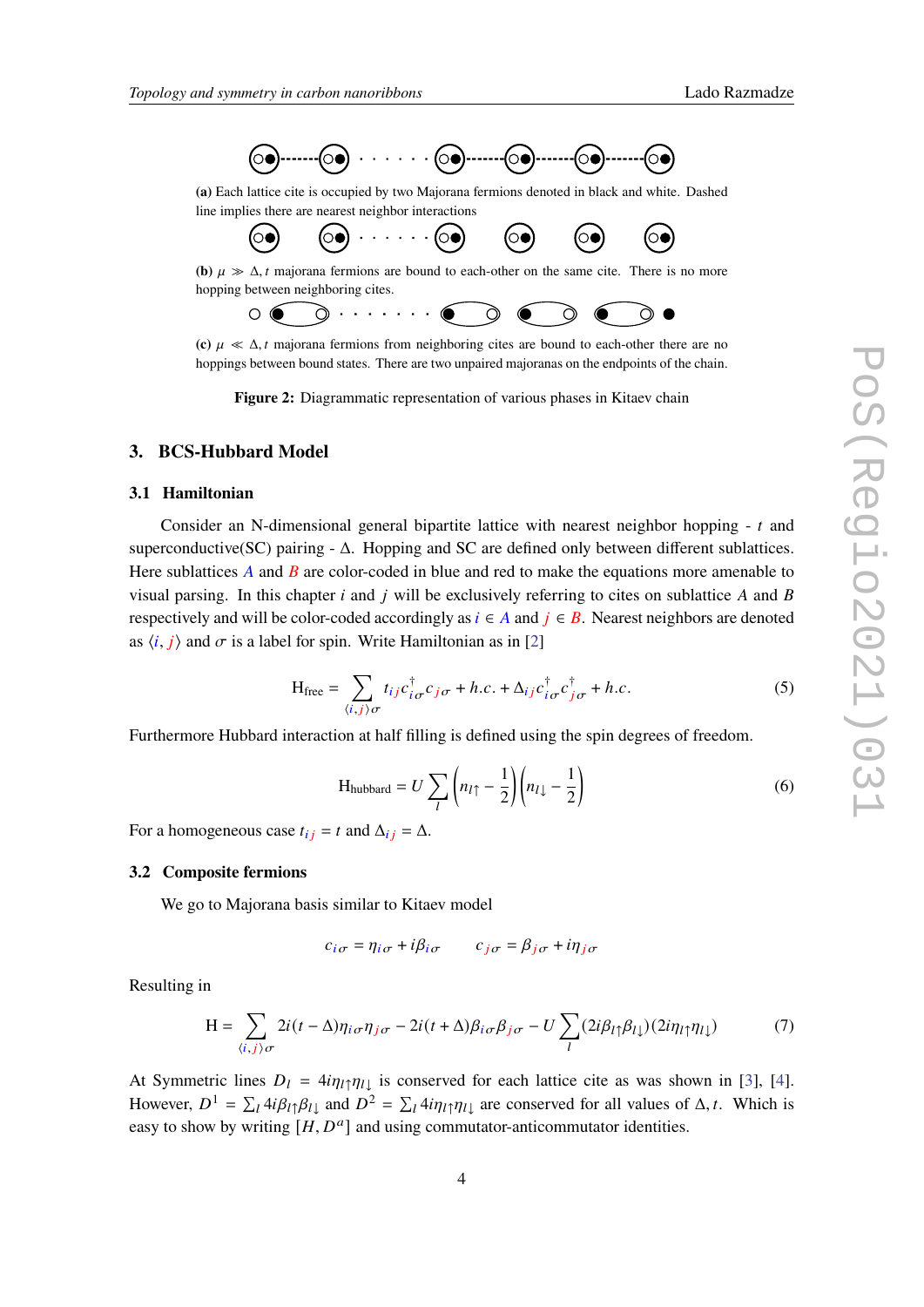From here we can make another change of basis to composite  $d$ -fermions.

$$
d_{i1} = \beta_{i\uparrow} - i\beta_{i\downarrow} \qquad d_{j1} = \beta_{j\uparrow} + i\beta_{j\downarrow}
$$
  

$$
d_{i2} = \eta_{i\uparrow} + i\eta_{i\downarrow} \qquad d_{j2} = \eta_{j\uparrow} - i\eta_{j\downarrow}
$$

For  $\Delta = t$  Hamiltonian becomes quadratic for any value of U, hence diagonalizable. Moreover since  $D_l$  is conserved and  $D_l^2 = 1$  Hilbert space gets split into  $2^N$  sectors where N is the number of lattice cites. In composite fermion basis  $D_l$  measures  $\hat{y}$ -axis spin polarization.

#### **4. Carbon Nanoribbons**

Applying BCS-Hubbard model to nanoribbons we derive Bloch matrix for zigzag and armchair geometries and for both ferromagnetic and antiferromagnetic cases. In the rest of the paper  $D_{am}$ and  $D_{bm}$  are  $D_l$  for sublattices A and B respectively. *m* is the index of lattice cites along the width of the ribbon. Choosing a specific Hilbert space sector is tantamount to setting corresponding  $D_l$ 's to 1 or -1.

### **4.1 Zigzag Nanoribbon(ZNR)**



**Figure 3:** Lattice of an zigzag carbon nanoribbon, with unit cell(dashed) of size  $a\sqrt{3}$ , width N and length  $L_y$ .

# **4.1.1 Antiferromagnetic(AF) order**

In [\[4\]](#page-9-3) the ground state of this system is shown to belong to the sector of the Hilbert space where  $D_{am} = -D_{bm} = -1$ . This shall be referred to as *AF order*, since in this sector both sub-lattices are populated by  $d_2$ -fermions and on different sub-lattices  $d_2$  has opposite y-polarizations. This can be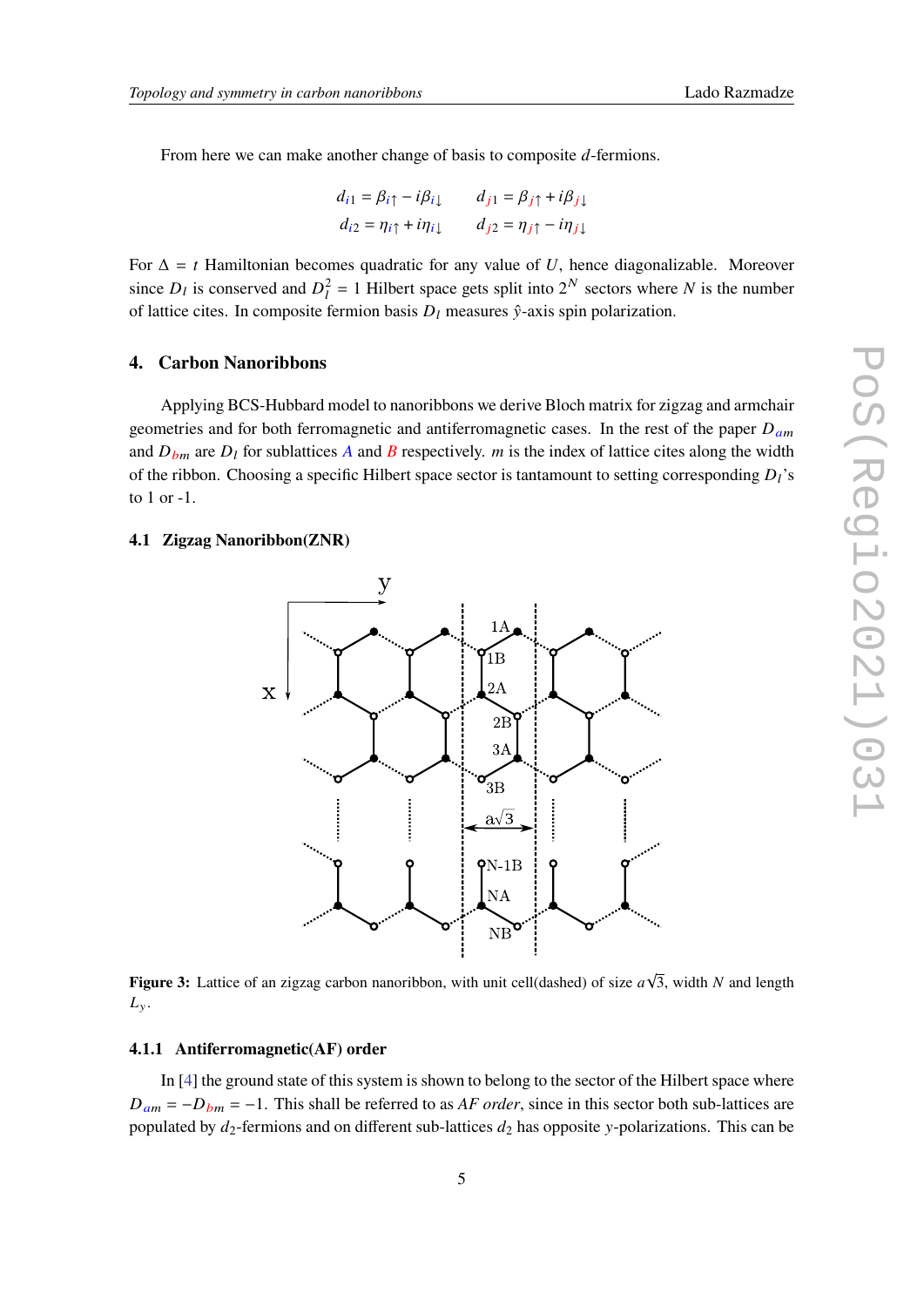verified by examining the transformations between ordinary and composite fermions bases. Now the matrix can be written as

$$
H_{k} = \begin{pmatrix} -\frac{U}{2} & 0 & 0 & 2i\tilde{t}(g_{k}\mathbb{1} + \mathbb{K}) \\ 0 & \frac{U}{2} & 2i\tilde{t}(g_{k}\mathbb{1} + \mathbb{K}) & 0 \\ 0 & -2i\tilde{t}(g_{k}\mathbb{1} + \mathbb{K}^{\dagger}) & -\frac{U}{2} & 0 \\ -2i\tilde{t}(g_{k}\mathbb{1} + \mathbb{K}^{\dagger}) & 0 & 0 & \frac{U}{2} \end{pmatrix}
$$
(8)

 $K = \sum_{m} |m\rangle \langle m + 1|$  is a unilateral shift operator with ones on the upper diagonal and  $g_k = \sqrt{F}$  $2\cos(\sqrt{3}ka/2)$ . Energy levels are given in [Figure 4b.](#page-5-0) We observe gap opening however the degeneracy is not lifted and every level is still doubly degenerate.

### **4.1.2 Ferromagnetic(F) order**

«

*Ferromagnetic* in this context means we are considering the sector of Hilbert space where only one sub-lattice is populated by  $d_2$ -fermions. It corresponds to the state in which all  $d_2$  fermions are aligned. It's the same as setting  $D_l = 1$  or  $D_l = -1$ . Now the matrix looks like

$$
H_{k} = \begin{pmatrix} \mp \frac{U}{2} & 0 & 0 & 2i\tilde{t}(g_{k}\mathbb{1} + \mathbb{K}) \\ 0 & \pm \frac{U}{2} & 2i\tilde{t}(g_{k}\mathbb{1} + \mathbb{K}) & 0 \\ 0 & -2i\tilde{t}(g_{k}\mathbb{1} + \mathbb{K}^{\dagger}) & \pm \frac{U}{2} & 0 \\ -2i\tilde{t}(g_{k}\mathbb{1} + \mathbb{K}^{\dagger}) & 0 & 0 & \mp \frac{U}{2} \end{pmatrix}
$$
(9)

Since the spectrum is symmetric around zero,  $\pm$  doesn't change anything, and after solving for the eigenvalues and plotting them w.r.t. momentum [\(Figure 4c\)](#page-5-0) one can see energy levels splitting.

<span id="page-5-0"></span>

**Figure 4:** Zigzag energy levels for F and AF orders.  $E(k)$  and k are measured in units of  $\tilde{t}$ . Calculation is done for  $N = 20$ ,  $U = 1$ 

¬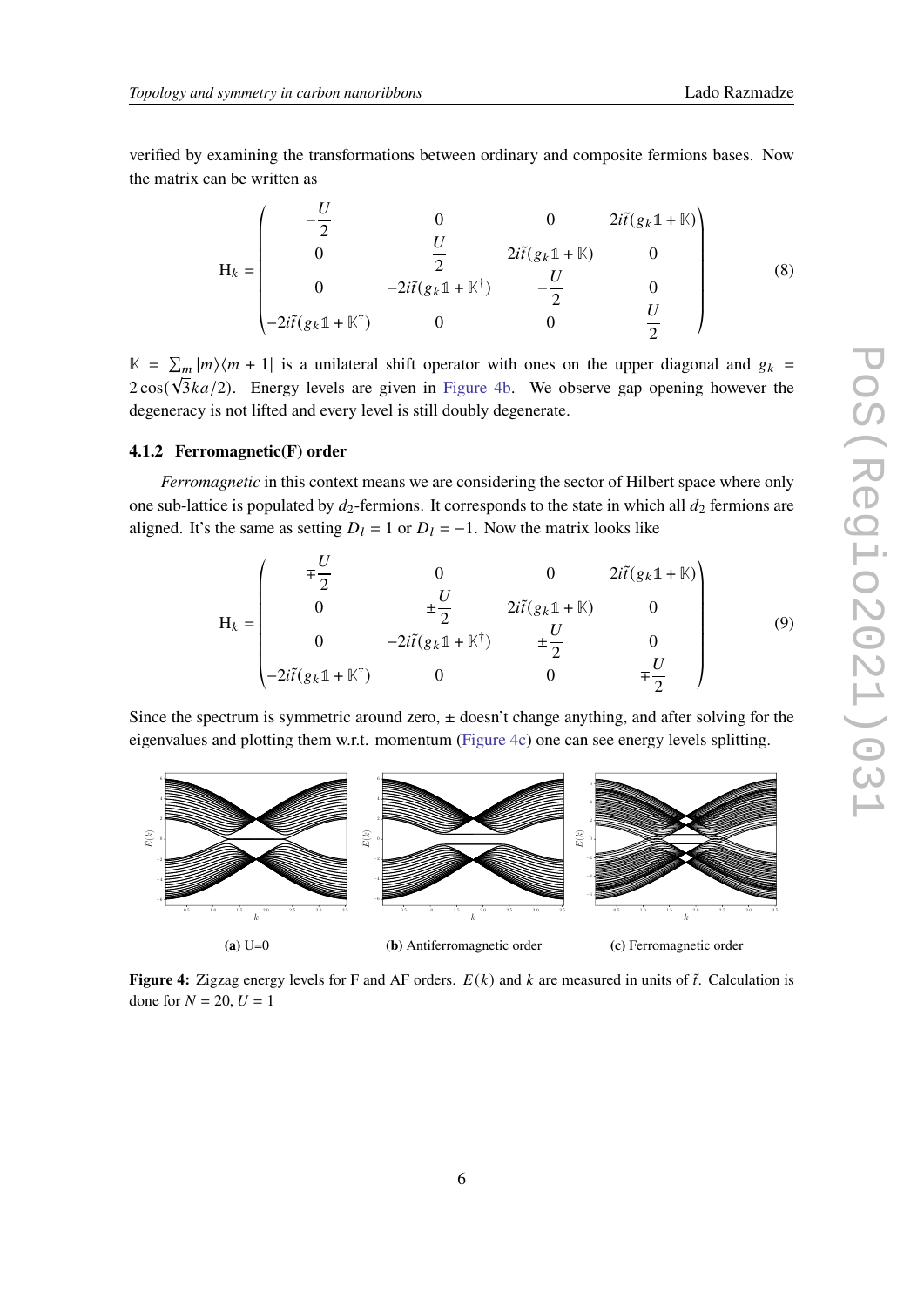# **4.2 Armchair Nanoribbon(ANR)**

Armchair nanoribbon behavior depends on it's width. It can be metallic or have an energy gap.



**Figure 5:** Lattice of an armchair carbon nanoribbon, with unit cell(dashed) of size 3a, width N and length  $L_{y}$ 

#### **4.2.1 Antiferromagnetic(AF) order**

As it was for zigzag configuration AF order here means that we are in the Hilbert space sector defined by  $D_{am} = -D_{bm} = -1$  and the matrix is rewritten as

$$
H_{k} = \begin{pmatrix} -\frac{U}{2} & 0 & 0 & 2i\tilde{t}(\mathbb{1} + e^{-ik a_{t}/2} \mathbb{J}) \\ 0 & \frac{U}{2} & 2i\tilde{t}(\mathbb{1} + e^{ik a_{t}/2} \mathbb{J}) & 0 \\ 0 & -2i\tilde{t}(\mathbb{1} + e^{-ik a_{t}/2} \mathbb{J}) & -\frac{U}{2} & 0 \\ -2i\tilde{t}(\mathbb{1} + e^{ik a_{t}/2} \mathbb{J}) & 0 & 0 & \frac{U}{2} \end{pmatrix}
$$
(10)

 $\mathbb{J} = \sum_m |m\rangle\langle m+1| + |m+1\rangle\langle m|$  is a bilateral shift operator with ones on the upper and lower diagonals. Solving for the eigenvalues for every value of  $k$  and plotting the results gives the energy band structure [7a,](#page-7-0) [7b,](#page-7-0) [7c.](#page-7-0) As with zigzag geometry here too we observe gap opening without lifting the degeneracy.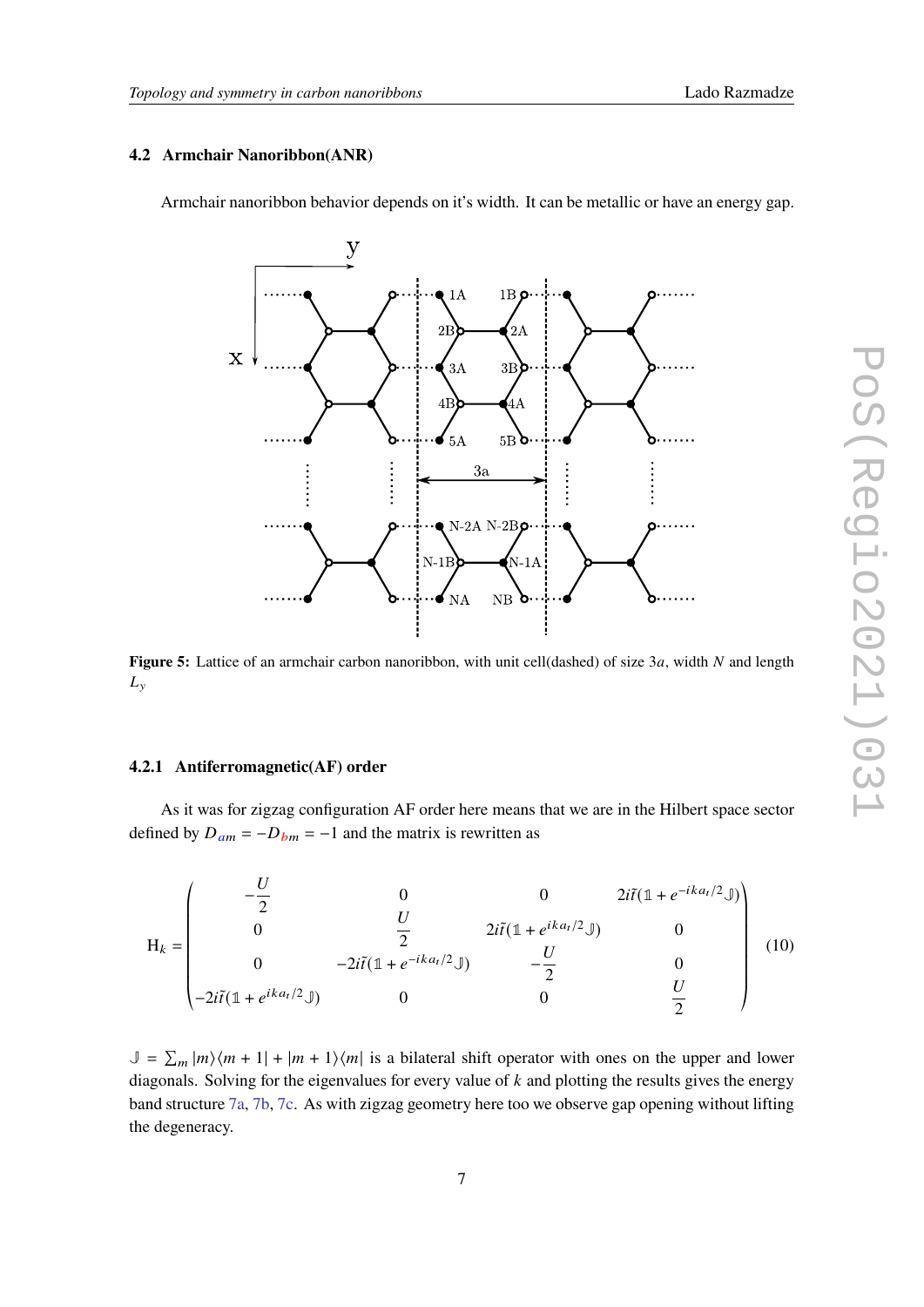

**Figure 6:** Energy bands for widths 5,6,7 for the case  $U = 0$ . Everything is measured in units of  $\tilde{t}$ .

<span id="page-7-0"></span>

**Figure 7:** Energy bands for widths 5,6,7 in antiferromagnetic order. Everything is measured in units of  $\tilde{t}$ . For all calculations  $U = 1$ 

#### **4.2.2 Ferromagnetic(F) order**

*Ferromagnetic* as it was for zigzag nanoribbon means we are considering the sector of Hilbert space where only one sub-lattice is populated by  $d_2$ -fermions, resulting in  $D_{am} = D_{bm} = \pm 1$ . Now the matrix looks like

$$
H_{k} = \pm \begin{pmatrix} \mp \frac{U}{2} & 0 & 0 & 2i\tilde{t}(\mathbb{1} + e^{-ik a_{t}/2} \mathbb{J}) \\ 0 & \pm \frac{U}{2} & 2i\tilde{t}(\mathbb{1} + e^{ik a_{t}/2} \mathbb{J}) & 0 \\ 0 & -2i\tilde{t}(\mathbb{1} + e^{-ik a_{t}/2} \mathbb{J}) & \pm \frac{U}{2} & 0 \\ -2i\tilde{t}(\mathbb{1} + e^{ik a_{t}/2} \mathbb{J}) & 0 & 0 & \mp \frac{U}{2} \end{pmatrix} (11)
$$

Since the spectrum is symmetric  $\pm$  doesn't change anything. Solving for the eigenvalues and plotting it w.r.t. we can see the same behavior as in zigzag case, degeneracy is lifted [\(Figure 8a,](#page-8-0) [Figure 8b,](#page-8-0) [Figure 8c\)](#page-8-0). For some widths there exists a critical value of  $U = U_c$  where the band gap closes, but if we keep increasing  $U$  eventually gap opens again and the band structure becomes that of a trivial insulator. Since band closing is unavoidable initial state must be topologically nontrivial.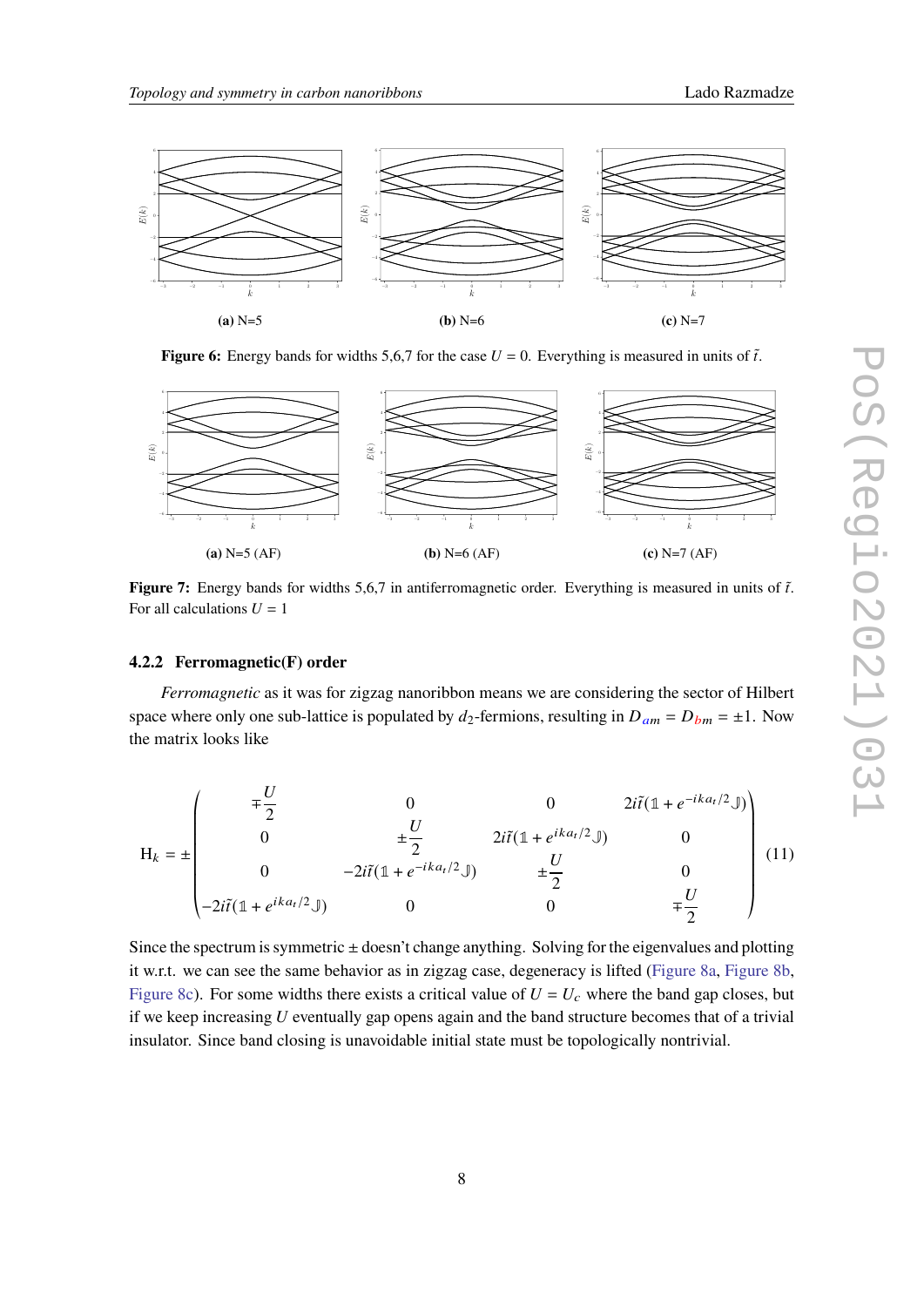<span id="page-8-0"></span>

**Figure 8:** Energy bands for widths 5,6,7 in ferromagnetic order. Everything is measured in units of  $\tilde{t}$ . For all calculations  $U = 1$ 

#### **5. Effective Hamiltonian**

As we have seen the Hamiltonian can be written as

<span id="page-8-1"></span>
$$
H_{\text{ZNR}} = -\frac{U}{2}D \otimes \sigma_z - 2\tilde{t} \mathbb{1} \otimes \sigma_y \otimes \sigma_x + i\tilde{t}g_k \mathbb{K} \otimes \sigma^+ \otimes \sigma_x - i\tilde{t}g_k \mathbb{K}^\dagger \otimes \sigma^- \otimes \sigma_x \tag{12}
$$

or

<span id="page-8-2"></span>
$$
H_{\text{ANR}} = -\frac{U}{2}D \otimes \sigma_z - 2\tilde{t} \left(1 + \mathbb{J}\cos(ka_T/2)\right) \otimes \sigma_y \otimes \sigma_x - 2\tilde{t}\sin(ka_T/2)\mathbb{J} \otimes \sigma_y \otimes \sigma_y \tag{13}
$$

Matrix D depending on Hilbert space sector can take the form  $D = \mathbb{1} \otimes \mathbb{1}$  or  $D = \mathbb{1} \otimes \sigma_z$ .  $\sigma_i$  are Pauli matrices, and  $\sigma_{\pm} = \sigma_x \pm i \sigma_y$ . Now we diagonalize the first term in the matrix product. Let  $A \in \{J, \mathbb{K}\}\$  Then there exists a unitary transform such that

$$
UAU^{\dagger} = \text{diag}(\lambda_1, \lambda_2, \cdots) \tag{14}
$$

where  $\lambda$ 's are the eigenvalues and consequently

$$
U(\mathbb{1} + A)U^{\dagger} = \text{diag}(\lambda_1 + 1, \lambda_2 + 1, \cdots)
$$
 (15)

For every  $\lambda$  [Equation 12](#page-8-1) and [Equation 13](#page-8-2) become 4d Dirac equations, since direct product of Pauli matrices along with  $2x2$  unit matrix spans Clifford algebra. In fact we are free to choose the basis  ${\{\Gamma_a\}}_{a=1\cdots 5}$  as long as it satisfies anti-commutation relations

$$
\{\Gamma_a, \Gamma_b\} = 2\delta_{ab} \qquad [\Gamma_a, \Gamma_b] = 2i\Gamma_{ab} \tag{16}
$$

One possible choice is [\[5\]](#page-9-4)

$$
\{\sigma_x \otimes \mathbb{1}, \sigma_z \otimes \mathbb{1}, \sigma_y \otimes \sigma_x, \sigma_y \otimes \sigma_y, \sigma_y \otimes \sigma_z\} \tag{17}
$$